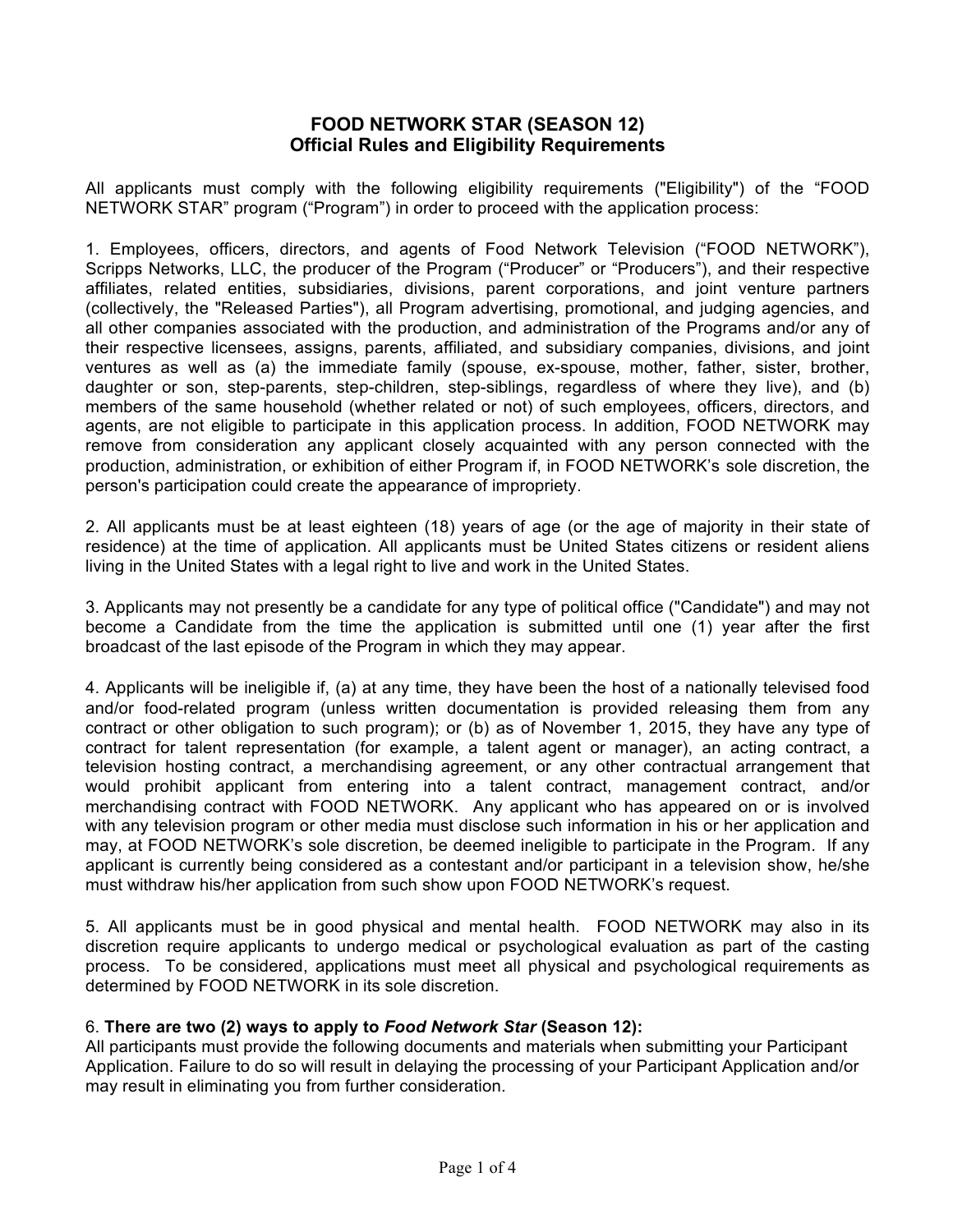**Option 1: Attend a Program open casting call and fill out the application, visit www.JSCasting.com for dates and locations of casting calls.**

## **Option 2: Submit a 3-minute home video and fill out the application, visit www.JSCasting.com for submission instructions.**

ALL completed applications will require the following materials:

- 1. Signed release and waiver
- 2. Signed materials release
- 3. One (1) recent photograph of yourself

4. One (1) legible photocopy of EITHER (1) your passport; OR (2) your driver's license OR (3) your state ID card.

Applicant will be responsible for all costs and expenses associated with submitting a Participant Application via either entry method set forth above.

7. **In order for your application to be considered for the Program your Participation Application must be received by NOVEMBER 18TH, 2015.** FOOD NETWORK reserves the right in its sole and absolute discretion to consider any applications received after November  $18<sup>th</sup>$ , 2015, but there is no assurance whatsoever that any application received after such date will be considered for a Program. FOOD NETWORK will not acknowledge receipt of any applications.

8. No applications (including any materials submitted in connection with a Participant Application or submitted as supplemental materials requested by FOOD NETWORK and/or Producer ("Materials")) will be returned and the Participant Application and all Materials will become the property of FOOD NETWORK, which shall have the right to use the Participant Application and Materials in any manner throughout the universe in perpetuity, as set forth in greater detail in the Release and Waiver. FOOD NETWORK specifically reserves the right to use the Participant Application and Materials to evaluate applicants for programs other than the Programs ("Other Programs"), and to share all such materials with FOOD NETWORK's sister networks (HGTV, Cooking Channel, Travel Channel, DIY Network, and Great American Country (GAC)) for similar evaluation. Neither FOOD NETWORK nor its sister networks is under any obligation to consider any applicant as talent for Other Programs and any such agreement regarding services to be provided with respect to the same shall be subject to separate good faith negotiations between the applicable parties.

9. Applicants may not enter in pairs or teams; they may only enter as individuals. Only one (1) application may be submitted by each individual.

10. From among all the completed applications FOOD NETWORK receives, staff and consultants of FOOD NETWORK and the Producer will evaluate each application on a number of subjective factors, all of which have the aim of determining which applicants have what it takes to be an FOOD NETWORK on-air personality. We will be looking at personality, style, presence, ability to talk about food, ability to cook, knowledge of food and cooking, experience and overall performance among other related factors. Applicants must be willing, if requested by Food Network, to (1) submit five original recipes to Food Network for evaluation; (2) participate in one or more telephone interviews with Food Network or the Producers; (3) provide additional video of themselves or other materials as may be requested by Food Network or the Producers

11. FOOD NETWORK and/or Producer may disclose any information contained within or derived from my Participant Application to third persons connected with the Program and to compile information from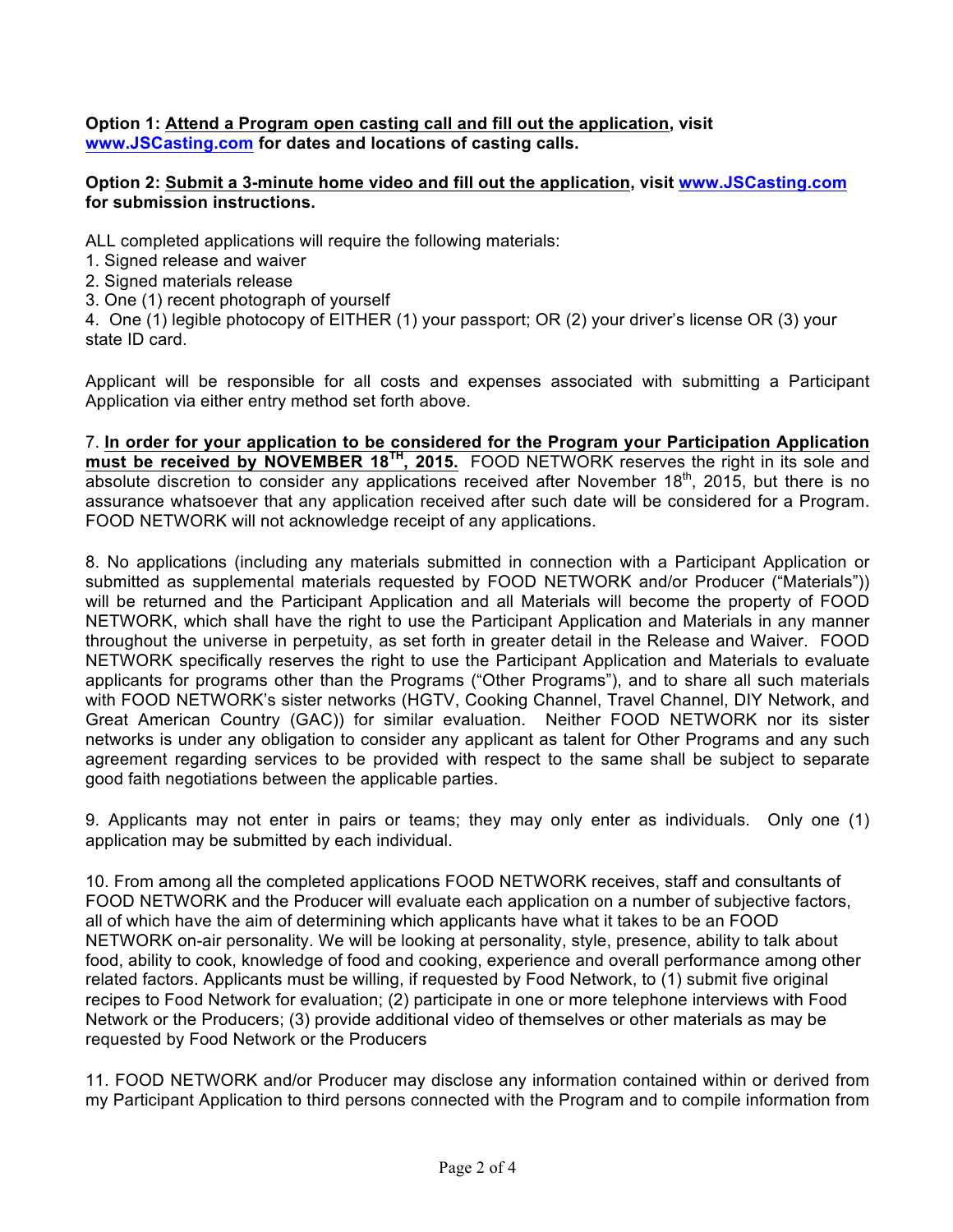third parties in connection with such Participant Application and the application process about applicant's background, personal views, and opinions about life, food, television, the media, and the like (collectively, "Personal Information"). FOOD NETWORK and/or Producer may reveal such Personal Information to third parties in the course of the application process and/or the Program and I hereby release, discharge, and holds harmless the Released Parties from any and all claims and damages arising from such compilation or disclosure of Personal Information.

12. In order to be selected as a potential final participant in a Program (each a "Finalist", and collectively, the "Finalists"), you must be willing travel at FOOD NETWORK's expense to (i) a location or locations to be determined by FOOD NETWORK for a 6-8 week period between approximately January 2015 through April 2015 (all dates subject to change in FOOD NETWORK's sole discretion) for the taping of the Program; (ii) selected locations on selected dates for a media tour in connection with promotion of the Program. FOOD NETWORK will furnish Finalists with economy class air transportation, overnight accommodations (which may involve one of more Finalists sharing living quarters) or standard class hotel accommodations (room rate and tax only) as determined by FOOD NETWORK or Producer, and a per diem while traveling for the Program. Applicants who will not be available for all dates requested by FOOD NETWORK will be disqualified. Finalists must report and be available to participate in either Program at all times and places as FOOD NETWORK or Producer shall designate.

13. All applicants who are selected as Finalists or potential alternates must complete and timely return a separate Finalist Agreement, which may include, among other documents: a Background Check Questionnaire and Confidentiality Agreement (all forms will be furnished to the Finalists). Upon request, all Finalists and the winner must sign any additional releases or authorizations that FOOD NETWORK, in its sole discretion, deems necessary.

14. During taping of each Program, Finalists will travel to various locations to participate in food-based reality competition testing their performance, personality, level of skill, and knowledge of food. Finalists for "Food Network Star" will also be tested on their general ability to be an FOOD NETWORK television host. These challenges will entail long days (e.g., 10 to 12 hours or more) in front of television cameras and footage taped may be used in connection with the Program or any promotions related to the Program. At all times when the Finalists are on location, the Finalists will be subject to the instructions, directives, and schedules dictated by FOOD NETWORK or Producer; non-compliance with such instructions, directives, and schedules may result in disqualification.

15. All applicants understand and acknowledge that participation in the Program, including, without limitation, the activities and events arranged by the Program coordinator and/or Producers (including, but not limited to, use of stoves, ovens, knives and other equipment and materials used food cooking may expose applicant and other participants to the risk of death, serious injury, illness, disease, and/or property damage. Finalists must be willing and able to participate in physical activities related to working and performing in a kitchen (including, but not limited to, stoves, ovens, knives and other kitchen equipment), on location, on television sets, and the like.

16. Applicants that are selected as a Finalist will be required to enter into a release and agreement with FOOD NETWORK that will (i) render applicant exclusive to FOOD NETWORK for a pre-determined period of time (meaning that applicant would not, among other limitations, be able to appear in programs in any media, make public appearances, publish a food-related book, or be associated in any manner with any commercial, advertisement, and/or endorsement without FOOD NETWORK's express written permission in each circumstance); and (ii) give FOOD NETWORK the option, at FOOD NETWORK's sole election, to exercise the right to have applicant appear as a host, co-host, or